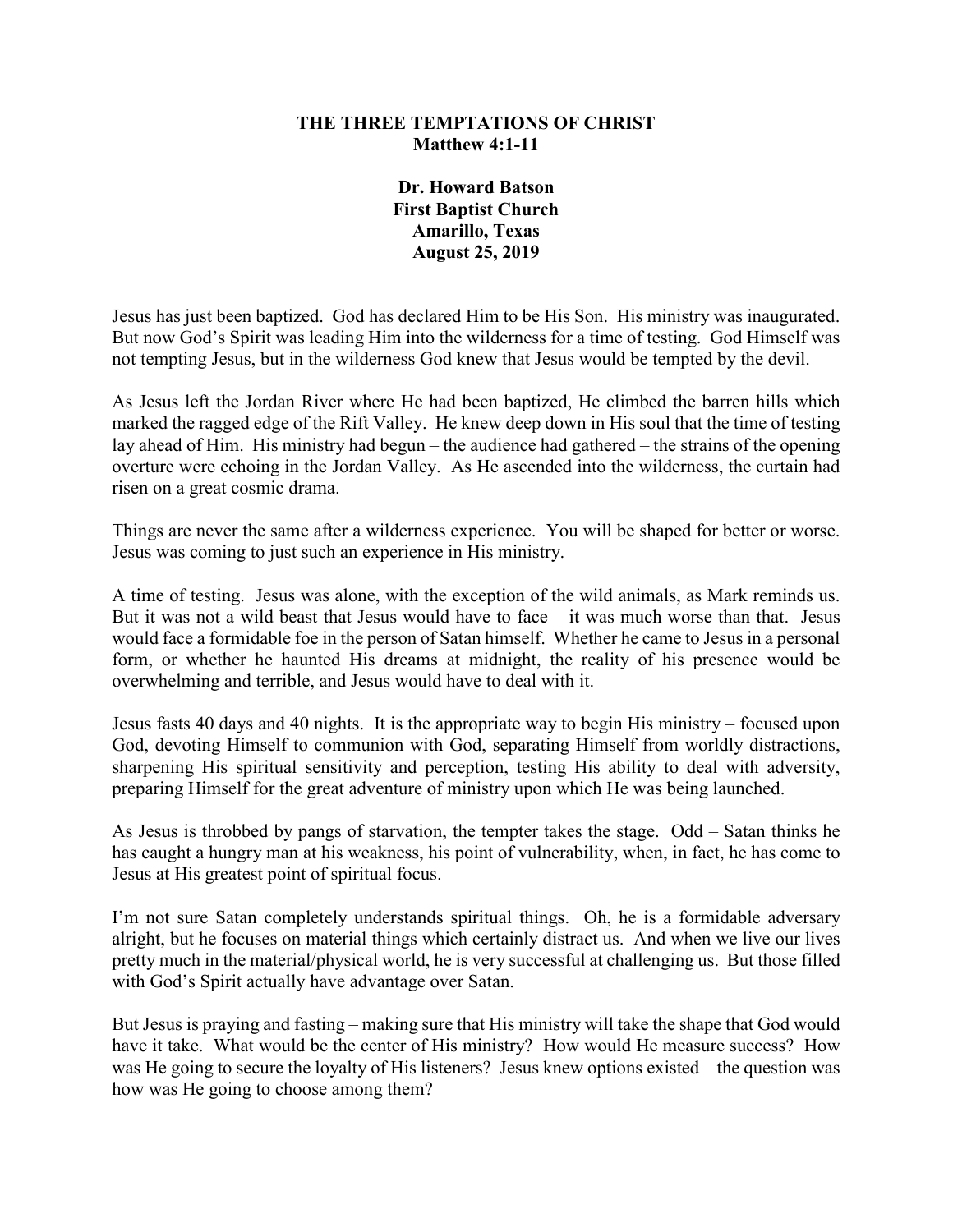Jesus' questions are our questions. If we are going to live our lives doing ministry – and all of His true followers surely will – how are we going to do ministry in a way that pleases God? Satan tries to divert Jesus' ministry down an unsatisfactory route.

## **I. (MIRACLE) THE FIRST TEMPTATION WAS TO REMOVE HIMSELF FROM A DIFFICULT SITUATION BY AN ACT OF DISOBEDIENCE.**

Verses 1-4

It was a genuine conflict. No prearranged outcome. The same tempter who found a fatal spot of vulnerability in Adam and Eve now took aim at Jesus. God had led Him into the wilderness and God would supply His needs, even though  $-$  to a starving man  $-$  God must have seemed unduly delayed. The voice from heaven at His baptism had said, "This is my beloved Son." Notice Satan's words – "If You are the Son of God, remove yourself out of this difficult situation."

We have that same temptation.

With an act of disobedience, most of us can remove ourselves from difficult situation.

Amy is 16 years old. She has seen the positive sign appear on a home pregnancy test. Her parents will be devastated. She'll never just be "one of the girls" again at the high school. She hasn't told anyone yet – no one except her best friend Rebecca. She knows that eventually she'll have to tell. The secret, of course, can't be kept forever. Is there any way out of the shame, the embarrassment the guilt, the unalterably changed life? One trip to the doctor's office and things would be taken care of. No embarrassment, no shame, and no one could ever have to know.

Amy is tempted to remove herself from a difficult situation by an act of disobedience.

Fred is 27. He and his family are just starting – house payments, car payments – they just got in over their head. It was supposed to work, but who could count on the unexpected expenses – doctor bills for Madison, their 4-year-old daughter and taxes owed – past due. Well, everybody fudges on their expense account. It's a tax free solution. Next year he'd be in a position to balance things back out.

Fred is tempted to remove himself from a difficult situation by an act of disobedience.

Jesus responds by quoting Scripture. God had humbled Israel by allowing them to go hungry in the wilderness and then supplying them with manna. His purpose was to teach them that "man does not live on bread alone, but on every word that comes from the mouth of the Lord."

Jesus knew that to turn the stones into bread would mean placing a personal physical need ahead of obedience to God. God called Jesus, and God calls us, to a reordering of our priorities that places our confidence in Him as the highest good.

------------------------------------------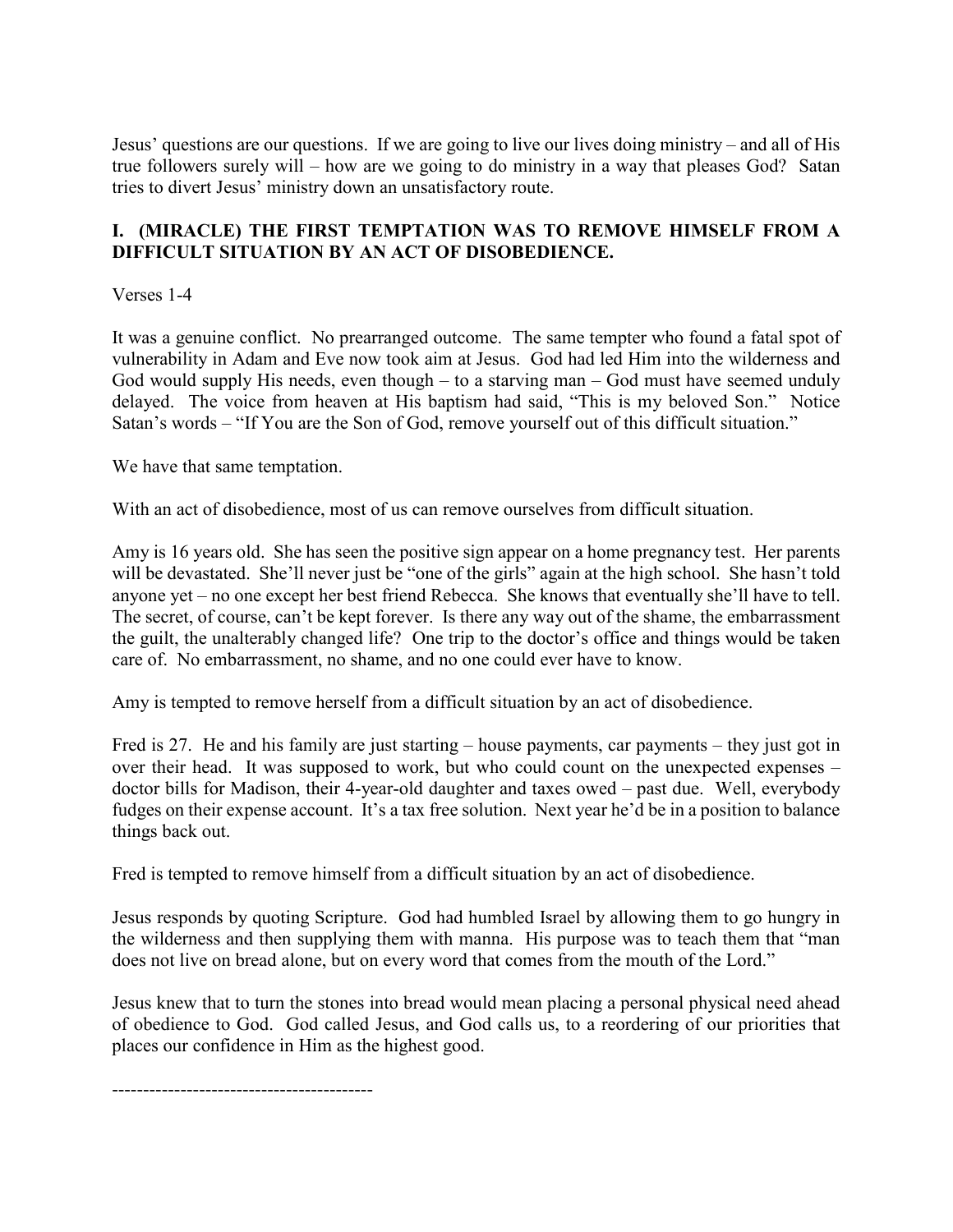## **II. (MYSTERY) THE SECOND TEMPTATION OF CHRIST = SICK RELIGION**

Verses 5-7

Jump Jesus – suddenly Jesus found Himself atop the tallest part of the temple in Jerusalem, 450 feet above the floor of the Kedron Valley. Jump Jesus – everyone will see you and everyone will be amazed – they will follow you anywhere.

The devil made a new pitch. Wow, Jesus, You have made it clear that bread is not your priority.

You have said that hearing and doing every word that comes from God is your desire. Very well we are at God's great worship center. What better spot to hear and do the Word of God?

Listen to Scripture – here it is:

Psalm 91:11-12

Now, just leap off. Ready...1 - 2 - 3 – leap. What is wrong, Jesus? Did not God promise to send His Angels to catch You?

By refusing to turn stones into bread You demonstrated that You trust God. Now let's see how much You really trust God. Jump.

#### **Lack of Faith, Isaiah 7:10-12**

**A man was walking along a narrow path, not paying much attention to where he was going. Suddenly he slipped over the edge of a cliff. As he fell, he grabbed a branch growing from the side of the cliff. Realizing that he couldn't hang on for long he called for help.** *Man:* **Is anybody up there?** *Voice:* **Yes I'm here!** *Man:* **Who's that?** *Voice:* **The Lord.** *Man:* **Lord, help me!** *Voice:* **Do you trust me?** *Man:* **I trust you completely, Lord.** *Voice:* **Good. Let go of the branch.** *Man:* **What???** *Voice:* **I said, "Let go of the branch."** *Man:* **(after a long pause) Is anybody else up there?** 

Satan has misused Scripture, for he has left out an important clause in Psalm 91:11 -- "To guard you in all your ways." God has promised providential care for life as we live it out daily in normal fashion. God never promised to be part of a high-flying, miracle circus. He has not promised supernatural intervention when we decide to jeopardize life in order to prompt Him to action. False messiahs, miracle mongers have long promised dramatic feats to prove their place in God's Kingdom.

Theudas – who promised to split the waters of the Jordan in two or Simon Magus – who vowed he would fly through the air.

**Once again Jesus turns to the Old Testament for an appropriate response: "Do not put the Lord your God to the test" (v. 7). Do not presume upon the goodwill of God by demanding proof. The words come from Deuteronomy 6:16 and refer back to the time when Moses**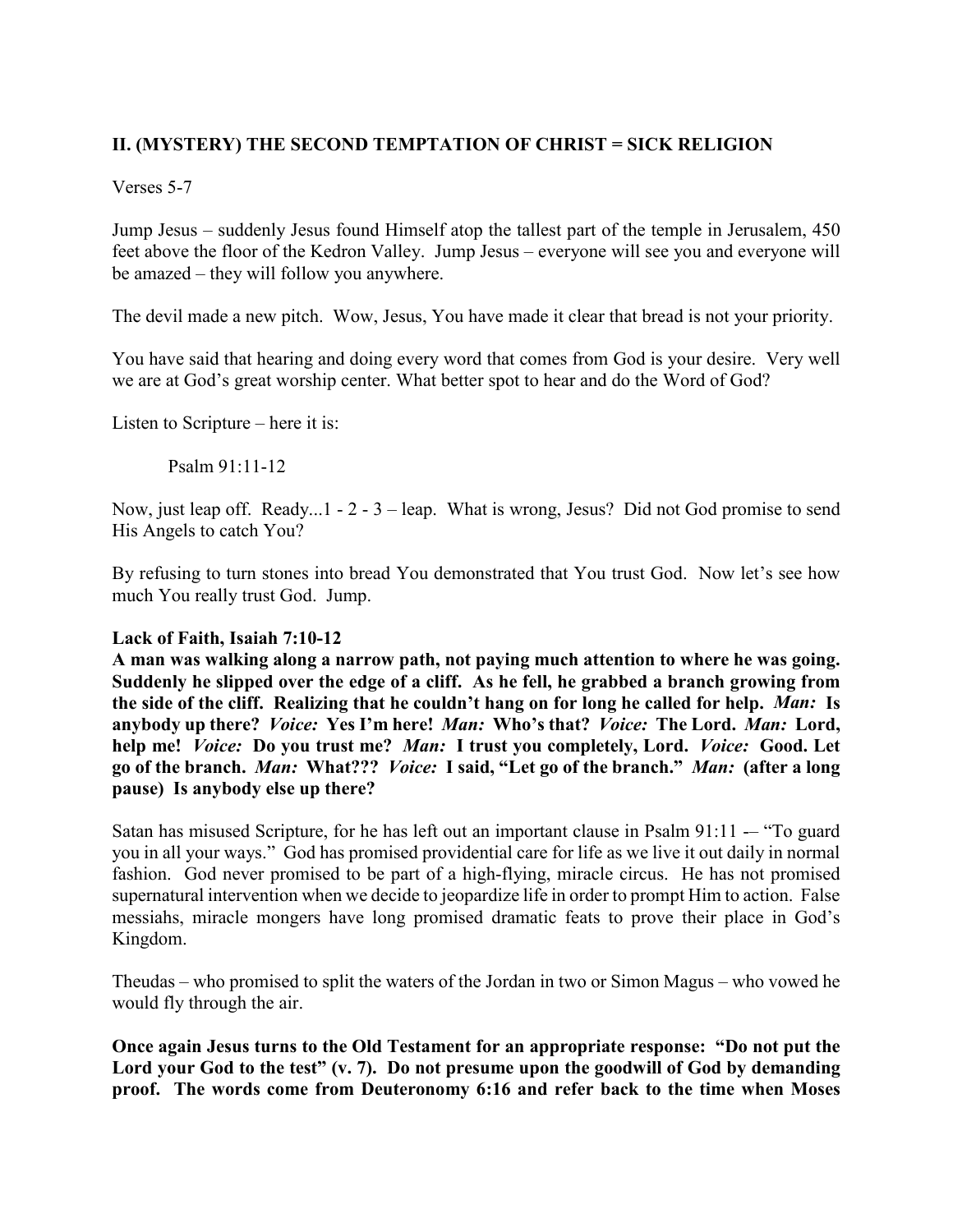**struck the rock in order to get water to satisfy the grumbling Israelites (Exodus 17:1-7). It is not our prerogative to place God on trial. Faith is simple trust, not "doubt looking for proof" (Barclay, vol. 1, p. 69).** *Matthew***, Robert H. Mounce**

Jesus did not leap; He did not move an inch.

The temptation was to yield to sick religion.

How can we identify sick religion?

- A. Self-glorifying
- B. Miracle-dependent
- C. Scripture-abusive
- D. God-dishonoring

#### A. Self-glorifying

**Sick religion always is self-glorifying. It's the kind of religion that caused the Pharisees to call attention to their almsgiving, fasting, and praying (Matthew 6:1-2, 5, 16). Ananias and his wife, Sapphira, fell prey to that malady. They sold a piece of land, gave part of the proceeds to the church, and claimed to have given it all (Acts 5:1-11).**

**Sick religion drives us to speak when we have nothing to say, to accept a position for the sake of status, and to assert our views because they are our views, not because they are helpful to the church. (***Proclaim***, January-March, 1995, Michael A. Smith)**

#### B. Miracle-dependent

**Sick religion is miracle-dependent. The devil drew on popular expectations that the Messiah would appear suddenly atop the temple. He would be a great miracles worker, uniting the people and reconstituting the Jewish state.**

**The popular idea was fed by the people's insatiable desire for signs and wonders. Throughout Jesus' ministry, He confronted and rejected this devilish desire. He began that day on the temple heights.**

**Jesus knew miracle-dependent religion is as fragile as the last miracle done. It is sick and never can be satisfied.**

**God performs miracles, but He does not want us to love and follow Him for the sake of miracles. He wants us to trust and love Him because of who He is.**

**Ask yourself: Does my relationship with God depend on miracles? (***Proclaim***, January-March 1995, Michael A. Smith)**

#### C. Scripture-abusive

**Sick religion is Scripture-abusive. Satan cited Psalm 91:11-12 to bolster his case. He abused Scripture by utterly ignoring its original context and meaning. He dishonored Scripture by using it for his own purposes, and he invited Jesus to do the same.**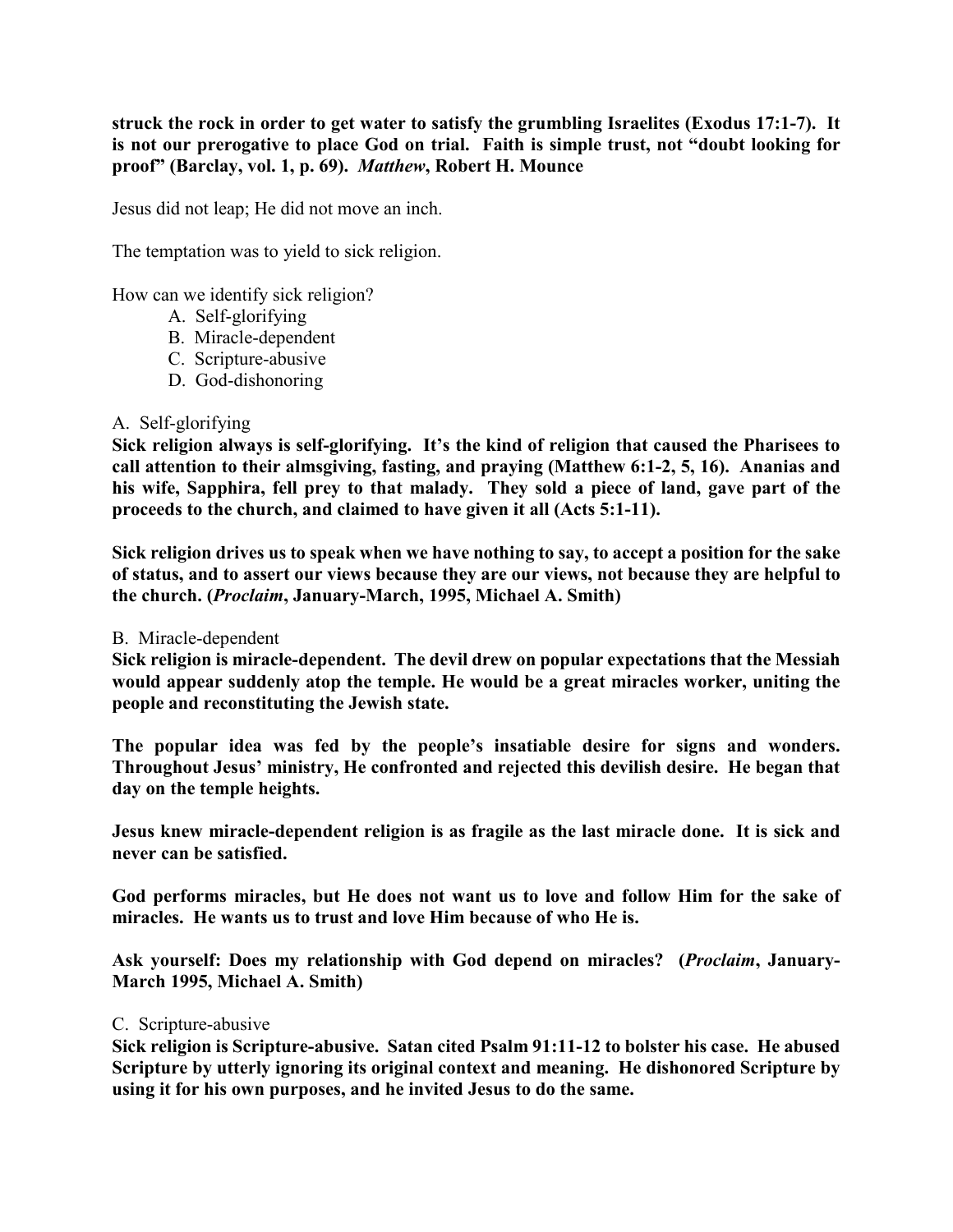**Jesus declined the offer. The Lord cited Deuteronomy 6:16, whose larger context is a sharp warning to fear and serve only God and to be certain to do what is right in God's sight. Jesus' citation and interpretation were true to the context and meaning of the passage.**

**Ask yourself: Am I submitting to the Scriptures or am I using the Scriptures to support my personal agenda? (***Proclaim***, January-March 1995, Michael A. Smith)**

#### D. God-dishonoring

**Sick religion is God-dishonoring. Satan wanted Jesus to use God. We can almost hear him saying, "Take advantage of God, Jesus. Hold Him to His word. Make Him prove Himself. Use Him to get what You want." The temptation to stand above God, to view God as one more tool or resource at our disposal, is inherent in sick religion.**

**Jesus declared we were to reverence God and to make certain we lived in submission to Him. For Jesus, this meant the cross. For us it means continuing death to self.**

**Ask yourself: Is my religion characterized by submission to God or attempted manipulation of God?**

**What is the lure of sick religion? Why are we so easily deceived by sick religion? What are the lures it dangles before us? (***Proclaim***, January-March 1995, Michael A. Smith)**

Sick religion is so luring because it offers immediate gratification. Satan thought Jesus wanted followers more than anything else – but he was wrong. Leaping from the temple and being rescued by angels would certainly produce that result.

**Satan offered Jesus the devil's kind of religion. It left self on the throne. If we use our imagination, we almost can hear what Satan might have said to Jesus.**

**"Now, Jesus, if You keep on going as You have, You are going to lose control of Your life. Someone else is going to be making the rules, choosing Your goals, selecting Your methods for You. You don't want that, do You?**

**"Listen to me, Jesus. Grab hold of Your destiny. Take charge of Your life and ministry. You don't need to let anyone lead You down a road that ends on a cross. You can reach people a different, better way. Start now. Jump!"**

**The promise of being in charge of our lives while being religious and doing good is attractive. It appeals to our need to control. But it is not the way Jesus chose.**

**Sick religion lures us because we are sinners. We are separated from God and fearful of a genuine encounter with Him. Satan's kind of religion promises to make us religious enough to feel good, look good, and even help others in need. Sick religion also enables us to keep a safe distance from God, so that we are in no danger of His challenging us or changing us. (***Proclaim***, January-March 1995, Michael A. Smith)**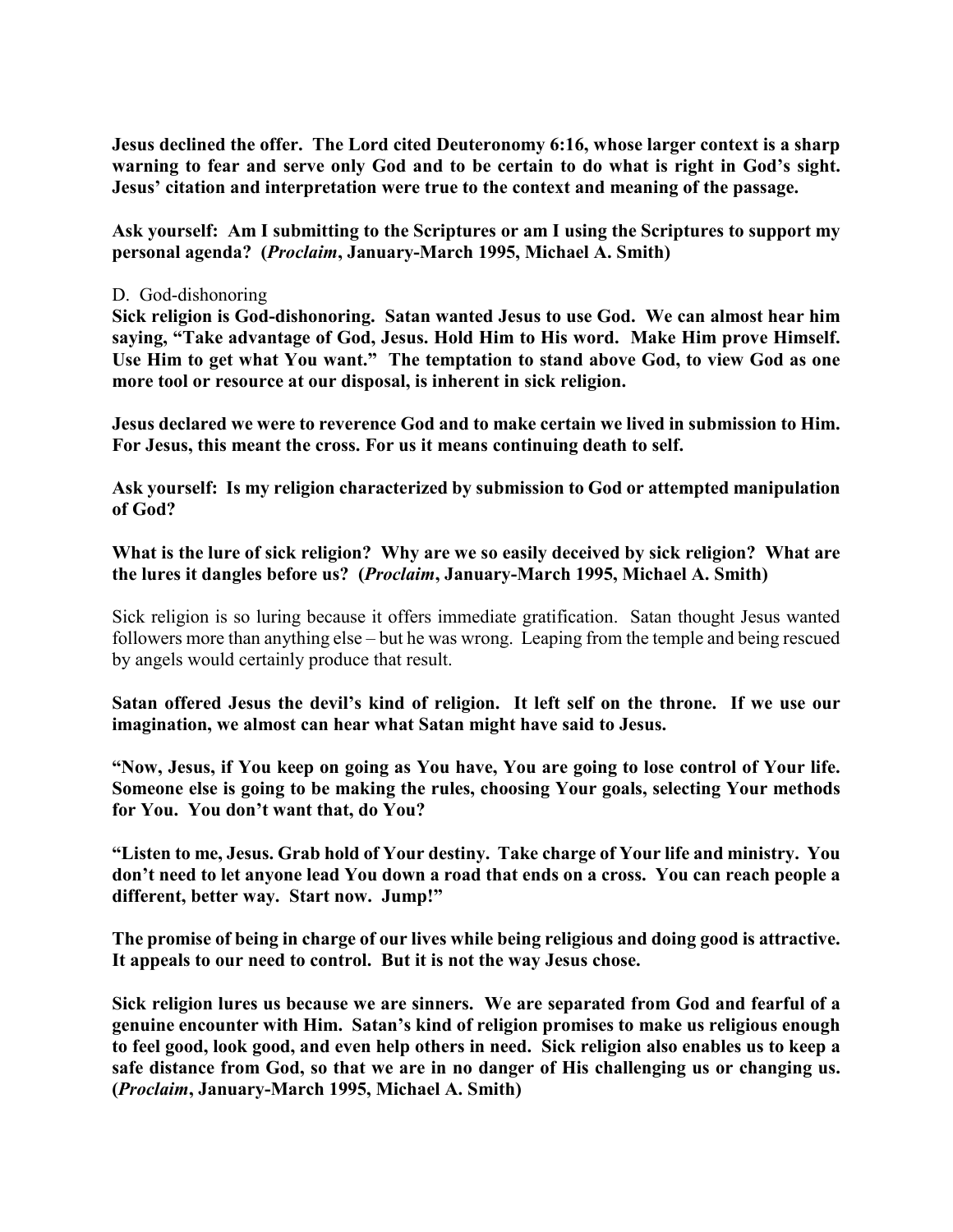# **III.** (AUTHORITY) THE THIRD **TEMPTATION OF CHRIST = POWER**

---------------------------------------

4:8-11

**Having failed in his first two attempts Satan now drops all pretense. He takes Jesus to a very high mountain and shows him all the kingdoms of the world. In a move that can be understood as nothing other than a naked power play, he offers Jesus all he can see if he will only kneel down and worship him. Jesus is faced with the age-old temptation to act on the basis that the end justifies the means. Had not God promised, "I will make the nations your inheritance, the ends of the earth your possession" (Psalm 2:8)? The way of obedience is long**  and difficult. Why not come to terms with the "god of this world" (2 Corinthians 4:4, cf. **"ruler of this world," John 12:31; 16:11)? Why not compromise just a bit and make the desired end an immediate reality? (***Matthew***, Robert H. Mounce)**

**We are not immune from the temptation of power. We may seek it for its own sake, for selfprotection, or even for the sake of doing good. Power tempts us in all life's arenas: family, business, society, government, and the church. It is there for the taking.**

**The price. Coercive power carries a high price. If Jesus was going to accept Satan's offer, the Lord would have to pay the price.**

**First, Jesus would have to reject God's chosen method of ministry: servanthood. In effect, Satan argued that God's way was untried, senseless, and likely to fail. Why embrace an unproven, painful method when the historically proven strategy of power was available?**

**Second, Satan required Jesus to turn from God to him. If Jesus wanted to use the devil's tools, He would have to seek them on His knees before their owner. This reveals a principle we would do well to remember: coercive power is a tool of the enemy. To embrace and use it for any reason is risky and leads to idolatry, to what almost must be labeled as Satan worship.**

**The refusal and the alternative. Jesus refused the devil's offer in no uncertain terms: "Begone, Satan! For it is written, 'You shall worship the Lord your God, and serve Him only'" (Matthew 4:10, NASB).**

**He made a decisive choice to worship only God. Jesus saw the connection between coercive power and Satan. In order to have one, you had to worship the other. Jesus refused. (***Proclaim***, January-March 1995, Michael A. Smith)**

We, too, must make a clear choice to worship only God. We must ask Christ to come into our lives and rule. We must lay aside all claim to the power or right to order our own lives.